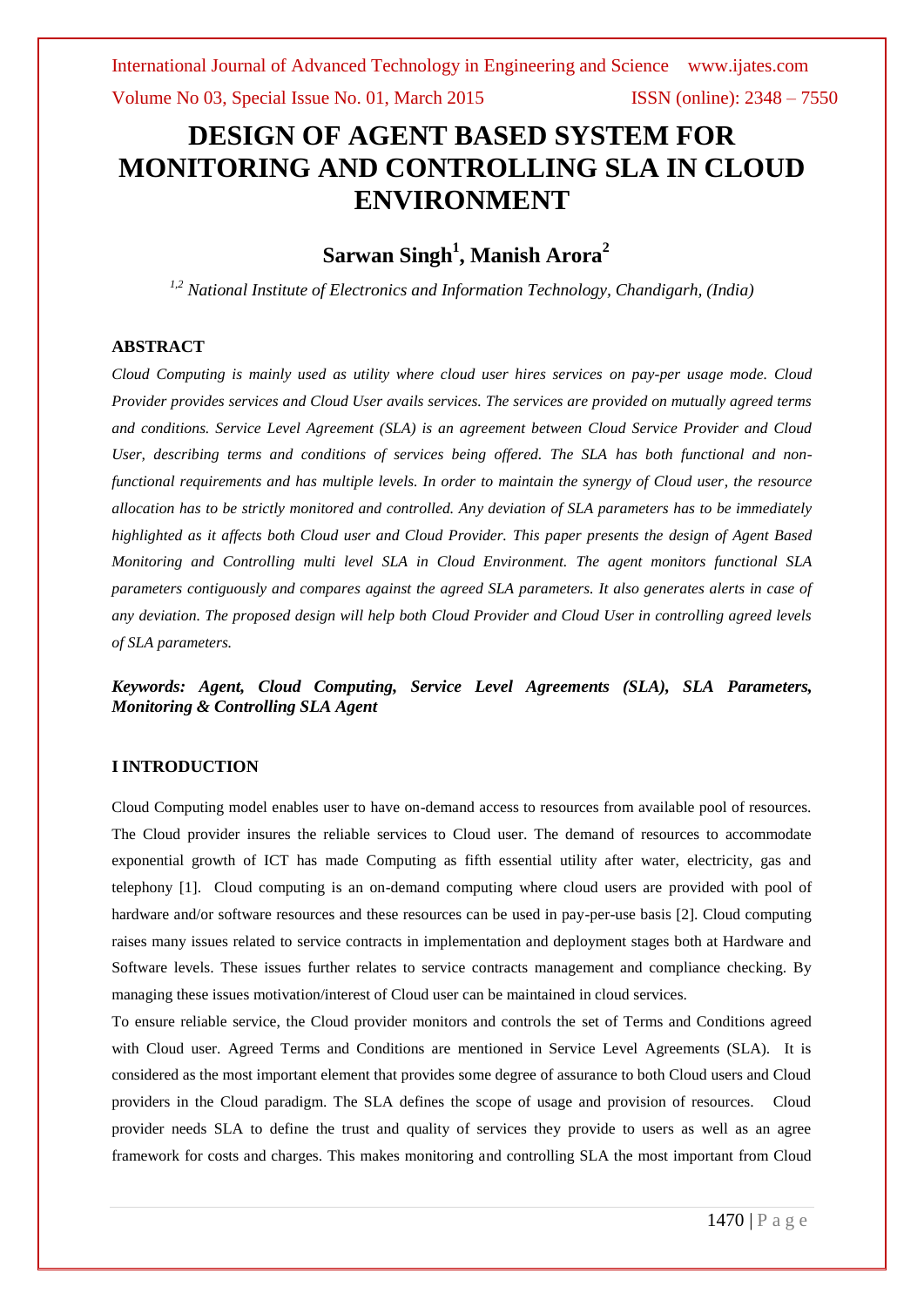provider side. The Terms and Conditions are mostly part of resources that to provide to Cloud user like RAM, computation time etc. The resources are provided from a common pool.

SLA plays a vital role in enforcing Quality of Service (QoS). The issues related to SLA in Cloud computing are about service availability, response time, performance, security etc. Thus a dynamic and volatile agent based system is required to monitor the terms of SLA and act timely to provide QoS in Cloud and ensures trust of Cloud users. This motivated to frame and design an agent based system for monitoring and controlling SLA and has been described in the paper. The paper has been organized into six sections; section II reviews the background and related work, section III briefs the architecture of proposed system, section IV details multilevel SLA, section V describes the design of proposed Agent based system for monitoring and controlling SLA followed by conclusion and scope for future work in section VI.

#### **II BACKGROUND AND RELATED WORK**

Service Level Agreement (SLA) is a document that includes a description of agreed services, service level parameters, guarantees, actions and remedies for all cases of violations. Thus SLA is an important agreement of negotiations between Cloud service provider and Cloud user. The SLA is very important to determine the resource/services availability, reliability, scalability, security, etc. Furthermore, SLA is a legal document which describes the way in which services will be made available and framework for service charges.

SLA compliance has been implemented and validated in research projects of French ANR SemEUsE and European Celtic SERVERY cooperative [3] [4] [5]. The three layered model comprises of Service Monitoring (top level), Data Collector (middle layer) and Core Monitoring (lowest level) is used. Core Monitoring takes data from low level indicators i.e. from hardware and passes data to Data Collector layer which filters and processes data received and send it to Service Monitoring layer in the appropriate format [6]. This ensures the services are provided to Cloud users. SLA parameters are classified into functional and non-functional requirements. In order to fulfil the need of Cloud user, both functional and non-functional requirements of Cloud services are satisfied. Non-functional requirements like availability, scalability, cost calculation method, configuration of service are used in monitoring SLA.

The agent based three layered model is used for Monitoring and Controlling SLA in Cloud Environment [7]. The agents are considered to be autonomous entities, such as software programs or robots [8]. The agents interact with each other for a selfish or cooperative goal. In other words agents can share a common interest or they can pursue their own interests. Agent must be able to change its behaviour based on changes occurring in its environment. Agent should be reactive, autonomic, collaborative in behaviour, adaptive, etc. In the threelayered architecture, lowest layer comes in the action as soon as Cloud user logs in and virtual machine is created/initiated. The Monitoring and Controlling Agent (MCA) as a Terms Collector (TC) gathers the SLA terms from Cloud service provider whenever new cloud user is registered. MCA as a Term Monitor (TM) gathers information from Cloud environment from time to time to maintain QoS being provided by the Cloud service provider. The information collected as TC i.e. SLA's agreed upon and data gathered as TM i.e. the SLA's being provided, are compared and any violations are projected as alerts to Cloud users/provider.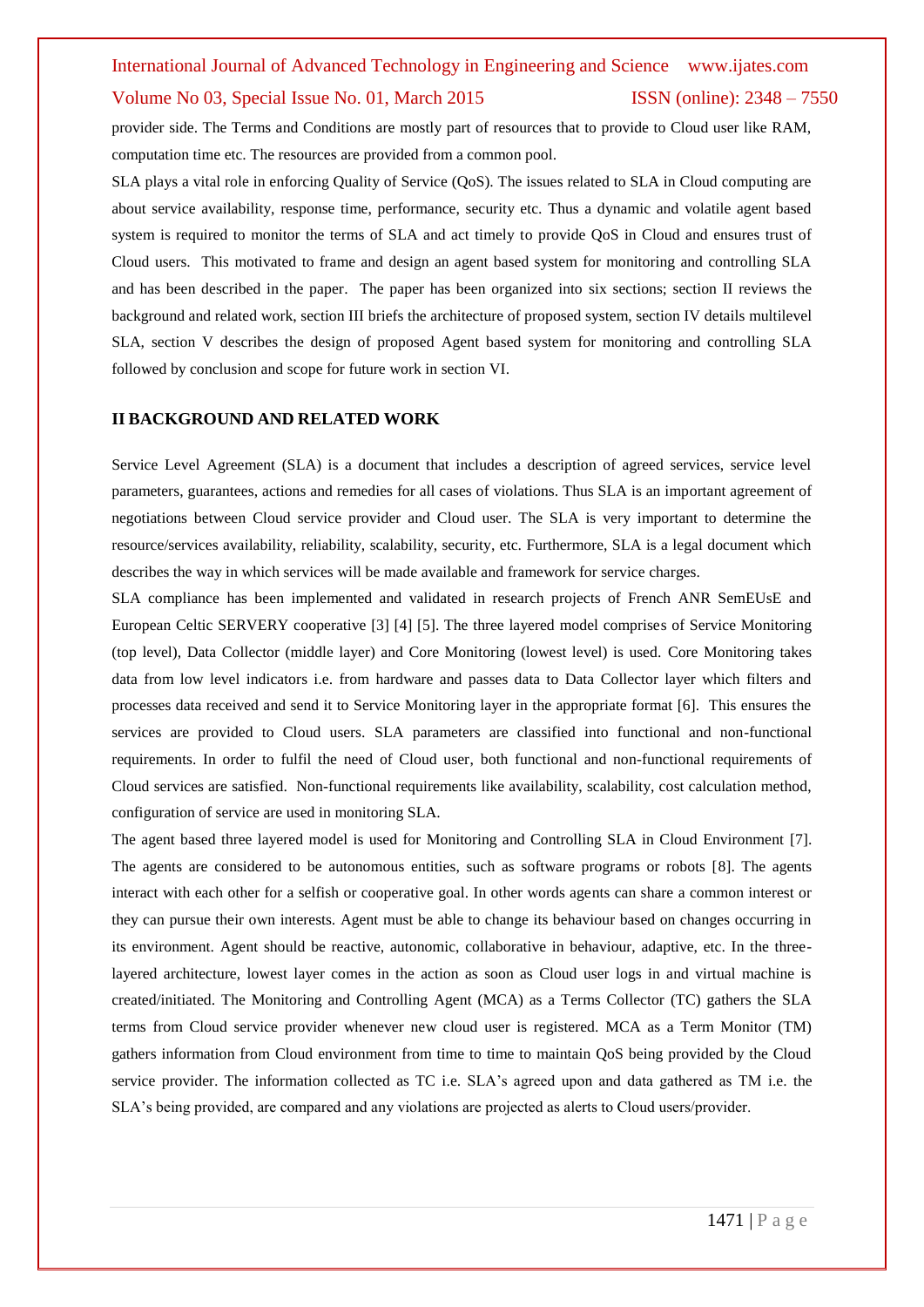## **2.1 Proposed Model of Agent Based Monitoring and Controlling Multilevel SLA**

Based on the review and background of related work, various SLA parameters currently used in ensuring Quality of Service (QoS) in Cloud environment, an agent based Monitoring and Controlling Multilevel SLA (MACSLA) has been modelled. Figure 1 shows architecture of proposed model. The Monitoring and Controlling Agent (MCA), as Term Collector (TC) gathers the agreed SLA parameters and their desired level from the database. The database stores information like profile of Cloud user and SLA parameters and their desired level. It also collects current SLA parameters and their level from running virtual machine as Term Monitor (TM). MCA then compares both the levels. On finding variation in the levels of SLA parameter, agreed and provided, alerts are sent to Cloud user as well as Cloud provider.



**Figure 1: Proposed Architecture Of Agent Based MACSLA**

This will help Cloud provider to ensure QoS as well as increase resources if required and provisioned in SLA. Cloud user will also have monitoring mechanism to avail services. The MCA monitors and controls the agree SLA parameters continuously so long as services are provided.

## **IV MULTILEVEL SLA**

Various research-works on SLA parameters have been studied and identified in detail. The identified parameters are organized into three levels. Level 1 (L1) contains are basic SLA parameters being negotiated between Cloud service provider and Cloud User. Level 2 (L2) classifies these parameters into three groups: Infrastructure as a Service (IaaS), Platform as a Services (PaaS), Software as a Service (SaaS).

![](_page_2_Figure_8.jpeg)

**Figure 2: Multilevel SLA parameters**

1472 | P a g e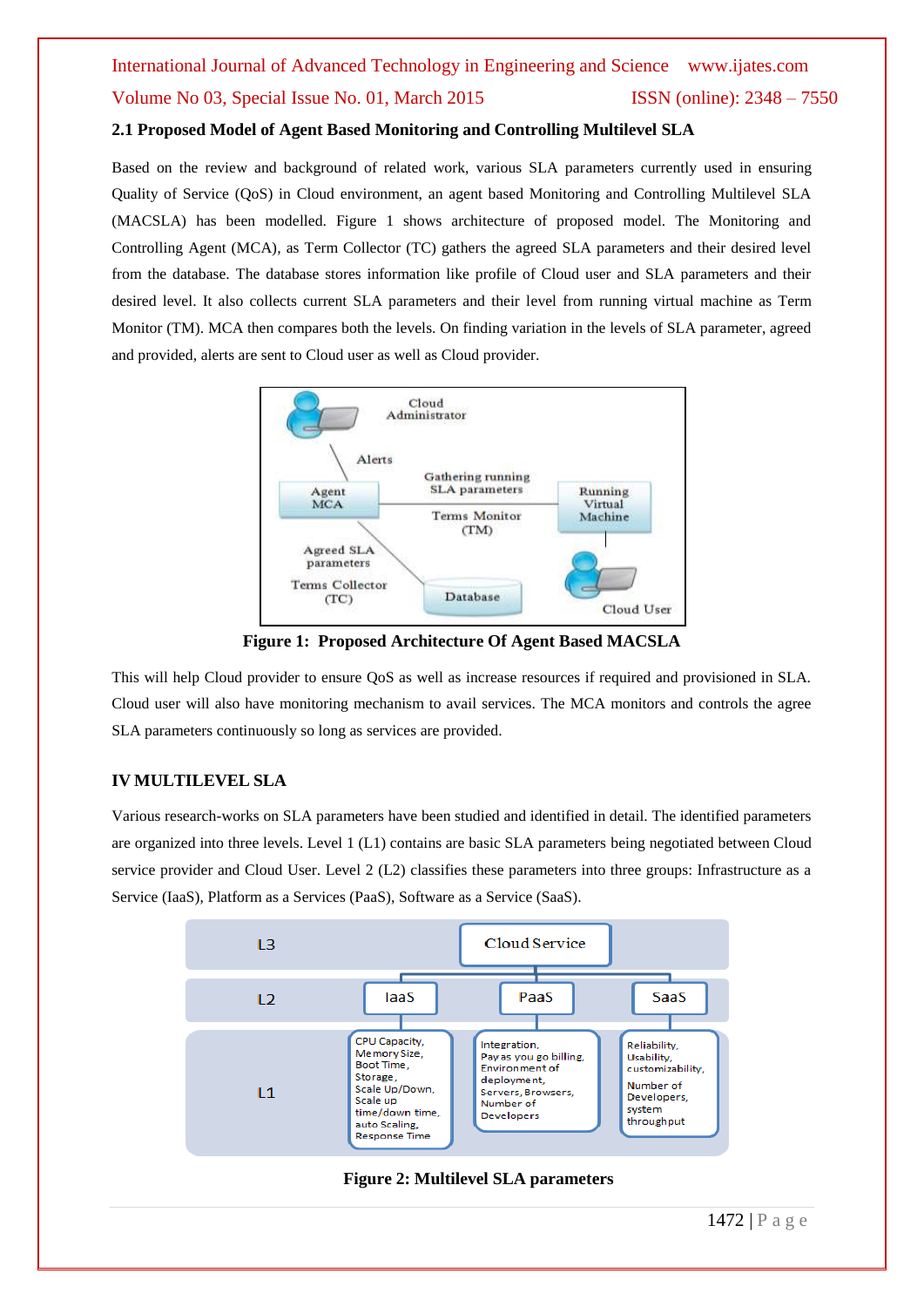IaaS parameters are number of CPU cores, Memory size, booting time required to start Virtual Machine (VM), storage size, Scale up/down (maximum/minimum number of VMs for one user), Scale Up time/down time(time to increase/decrease a specific number of VMs), Auto Scaling i.e. user can scale up/down or not, Response time to complete and receive the process. PaaS parameters are Integration (Integration between services and other platforms), Pay as you go billing (charging based on resources or time of service), number of Developers using platform simultaneously etc. SaaS parameters are Reliability (ability to keep system operational in most of time), usability (easy built-in user interfaces), customizability (flexible to use with different type of users), number of users using software simultaneously, and system throughput (system response speed). All these parameters at L2 are further grouped into higher level i.e. L3 to know the overall QoS and named Cloud Service Parameter. The three levels and parameters at each level are shown in figure 2.

#### **V DESIGN OF MACSLA**

Based on model described in previous section, MACSLA agent has been designed. The designing includes Database Design, Agent Design and Process Design.

#### **5.1.Database Design**

The purpose of database is to store information on Cloud user, the agreed parameters and desired levels. The design of MACSLA has been shown in figure 3 as Entity Relation Diagram (ERD). It has four entities: user, virtual machines, running SLA and SLA. SLA contains SLA parameters and their desired levels. Virtual Machine contains parameters on which it has been created and provided to Cloud user on demand. Running SLA contains information on resources being used by virtual machine provided to Cloud user. User contains profile of Cloud user. User can have multiple agreed SLA parameters. User can demand machine for use. The responsibility of agent MCA is to store resource information continuously and compares with agreed SLA. On finding any deviation, MCA will send alerts. The tables have been designed based on Entity Relationship diagram in MySQL.

![](_page_3_Figure_6.jpeg)

**Figure 3: Entity Relationship Diagram**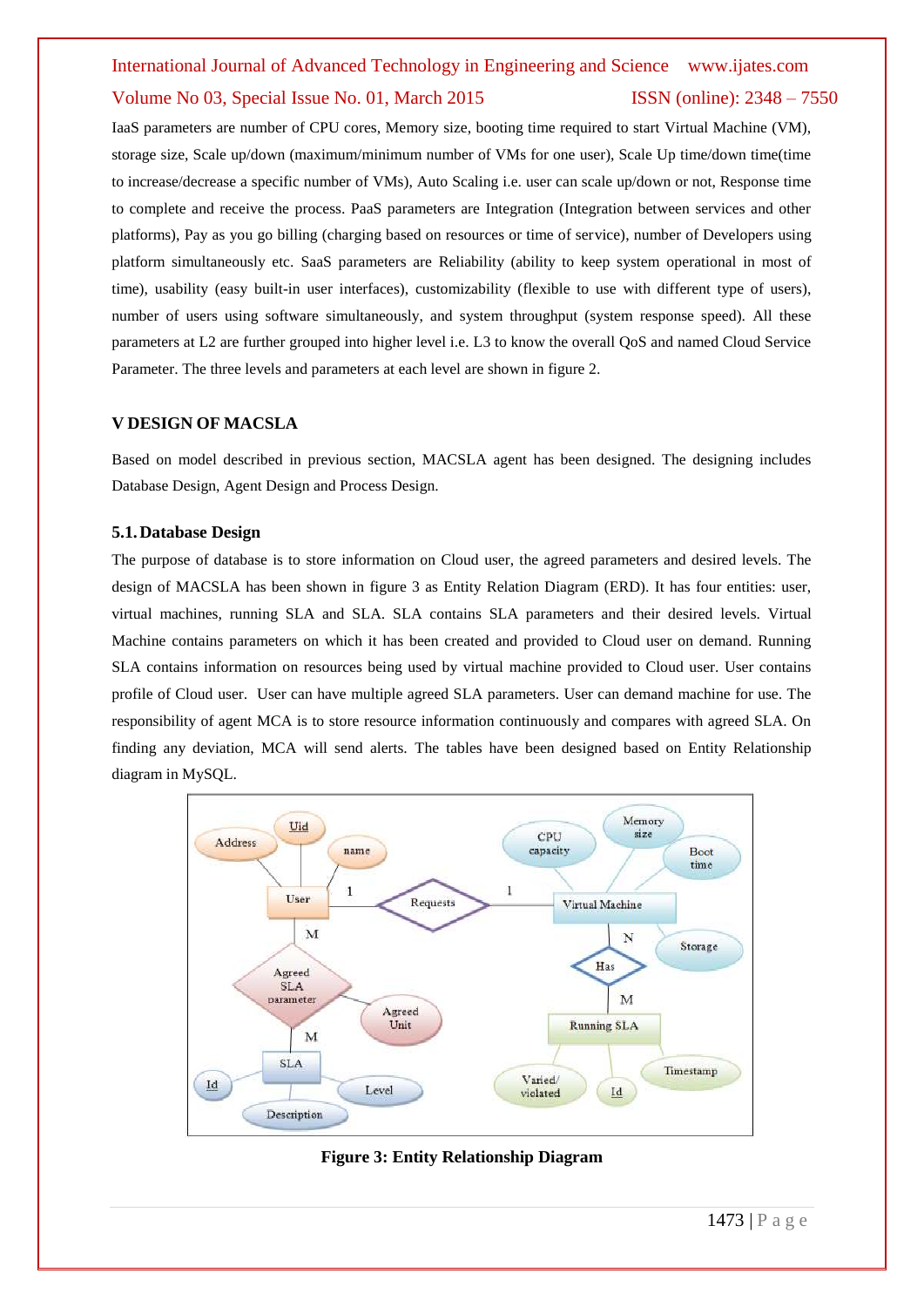### **5.2. Agent Design**

The roles and responsibilities of agent MCA has been identified and described in Figure 4. MCA agent has two major roles to play: Term Collector (TC) and Term Monitor (TM). The responsibilities of each role have been given below.

- As Term Collector, MCA gathers agreed SLA parameters from the Cloud Service Provider whenever a new resource has been allocated.
- As Term Monitor, MCA continuously monitors the current SLA parameters for the resource being used and compares with the agreed SLA parameters.

MCA performs three tasks. These are:

- Keeps strict vigil on new upcoming resource i.e. creation/initialization of Virtual Machine, Cloud user activating or booting new/existing VM.
- Monitoring/retrieving agreed SLA parameters.
- Gathering SLA parameters of VM in action or running VM.

It takes input as agreed SLA parameters, SLA's currently being provided to Virtual Machine and compares the parameter values and generate alerts as an outcome.

![](_page_4_Figure_10.jpeg)

### **Figure 4: Description of MACSLA Agent**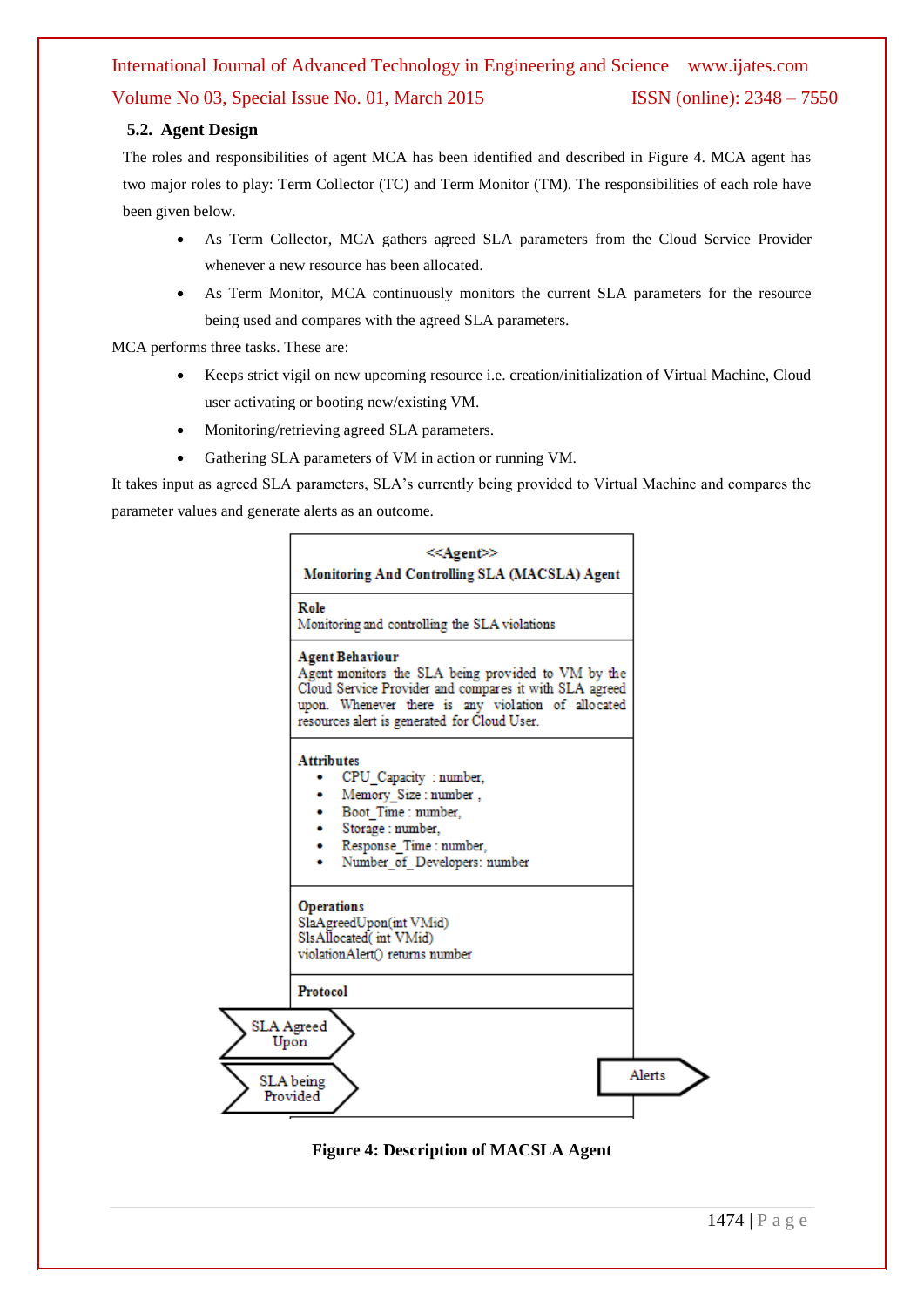#### **5.3. Process Design**

The Activity Diagram shown in figure 5 describes flow of various activities being carried out by MAC agent. Agent comes into action when Cloud Service provider starts allocating resources to Cloud users. Agent looks for running virtual machine (VM) it gathers agreed SLA parameters and running level of SLA parameters. It then compares these values and on finding any deviation, alert is generated and reported to Cloud user and Cloud provider.

![](_page_5_Figure_3.jpeg)

**Figure 5: MACSLA Activity Diagram**

#### **VI CONCLUSION AND SCOPE FOR FUTURE WORK**

The proposed design of Agent based Monitoring And Controlling SLA (MACSLA) will ensure quality of services in terms of maintaining agree levels of SLA in Cloud Environment. The agent, MCA, dynamically generates alerts to in case of deviation and sends to both Cloud provider and Cloud user. The functional SLA parameters used by agent are also identified as hierarchy of three levels. The designed three levels SLA will help in quantifying quality of services at individual parameter level, service level and Cloud provider level. The scope for future work includes: implementation of design of MACSLA in Cloudsim environment based on Agent technology, verification and validation of tasks performed by agent.

#### **REFERENCES**

- [1] Rajkumar Buyya, Chee Shin Yeo, Srikumar Venugopal, James Broberg, and Ivona Brandie, "Cloud Computing and Emerging IT Platforms: Vision, Hype, and Reality for Delivering Computing As the 5th Utility", Future Generation Computer System, Volume 25 Issue 6, pp. 599-616, June, 2009
- [2] Nawsher Khan, Ahmad Noraziah, Mustafa Mat Deris, and Elrasheed I. Ismail "Cloud Computing : Comparison of Various Features", International Conference DEIS 2011, CCIS 194, pp. 243-254, 2011
- [3] Antonin Chazalet, "Service Level Agreements Compliance Checking in the Cloud Computing Architectural pattern, prototype and validation" pp, 184-189, IEEE 2010
- [4] Antonin Chazalet, "Service Level Checking in the Cloud Computing Context" pp, 297-304, IEEE 2010